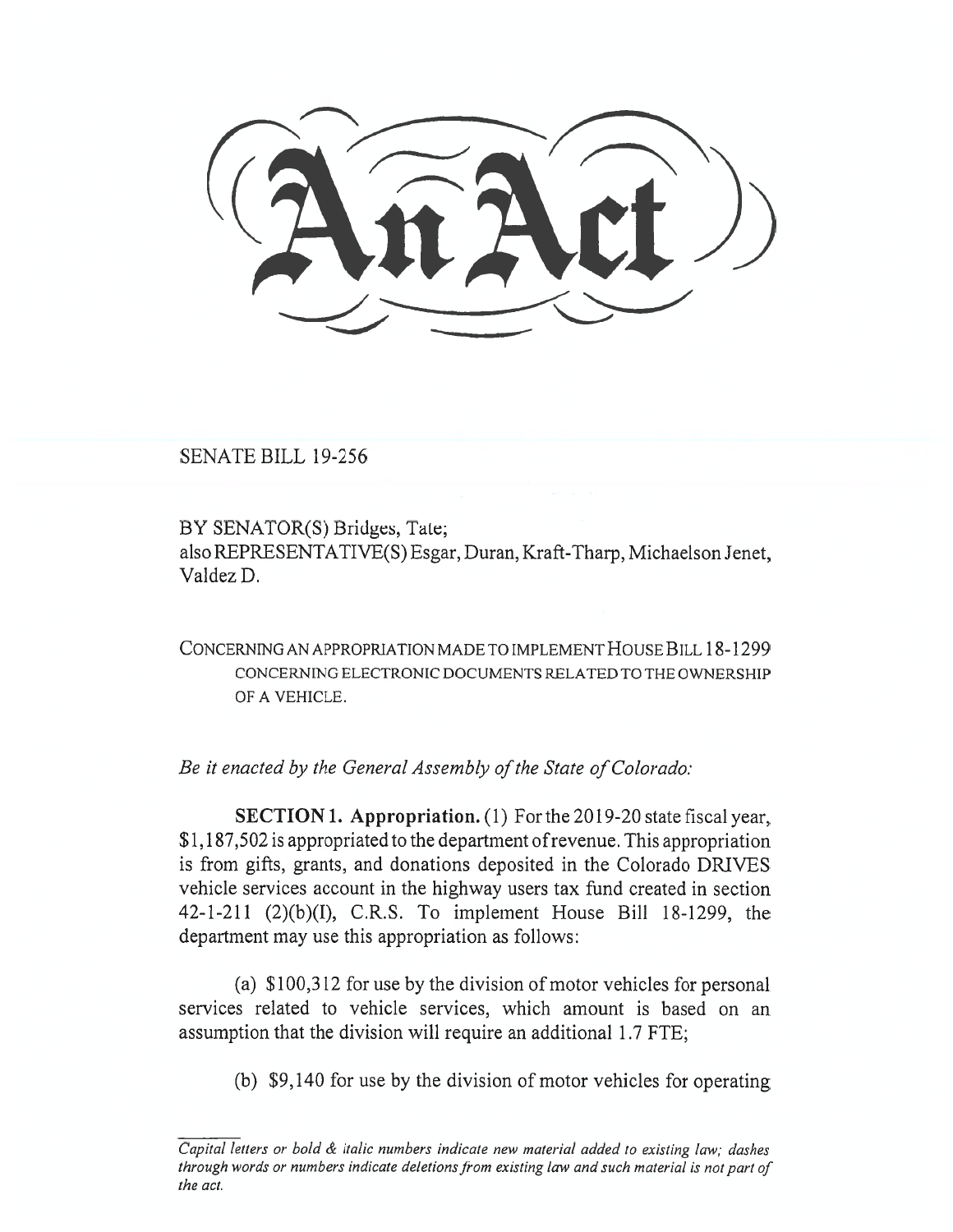expenses related to vehicle services;

(c) \$72,546 for use by the executive director of the department of revenue's office for personal services, which amount is based on an assumption that the office will require an additional 1.4 FTE;

(d) \$7,914 for use by the executive director's office for operating expenses;

(e) \$981,000 for use by the division of motor vehicles for DRIVES maintenance and support; and

(f) \$16,590 for the purchase of information technology services.

(2) For the 2019-20 state fiscal year, \$16,590 is appropriated to the office of the governor for use by the office of information technology. This appropriation is from reappropriated funds received from the department of revenue under subsection (1)(f) of this section. To implement House Bill 18-1299, the office may use this appropriation to provide information technology services for the department of revenue.

(3) Any money appropriated in this section not expended prior to July 1, 2020, is further appropriated to the department of revenue for the 2020-21 state fiscal year for the same purpose.

**SECTION 2. Safety clause.** The general assembly hereby finds,